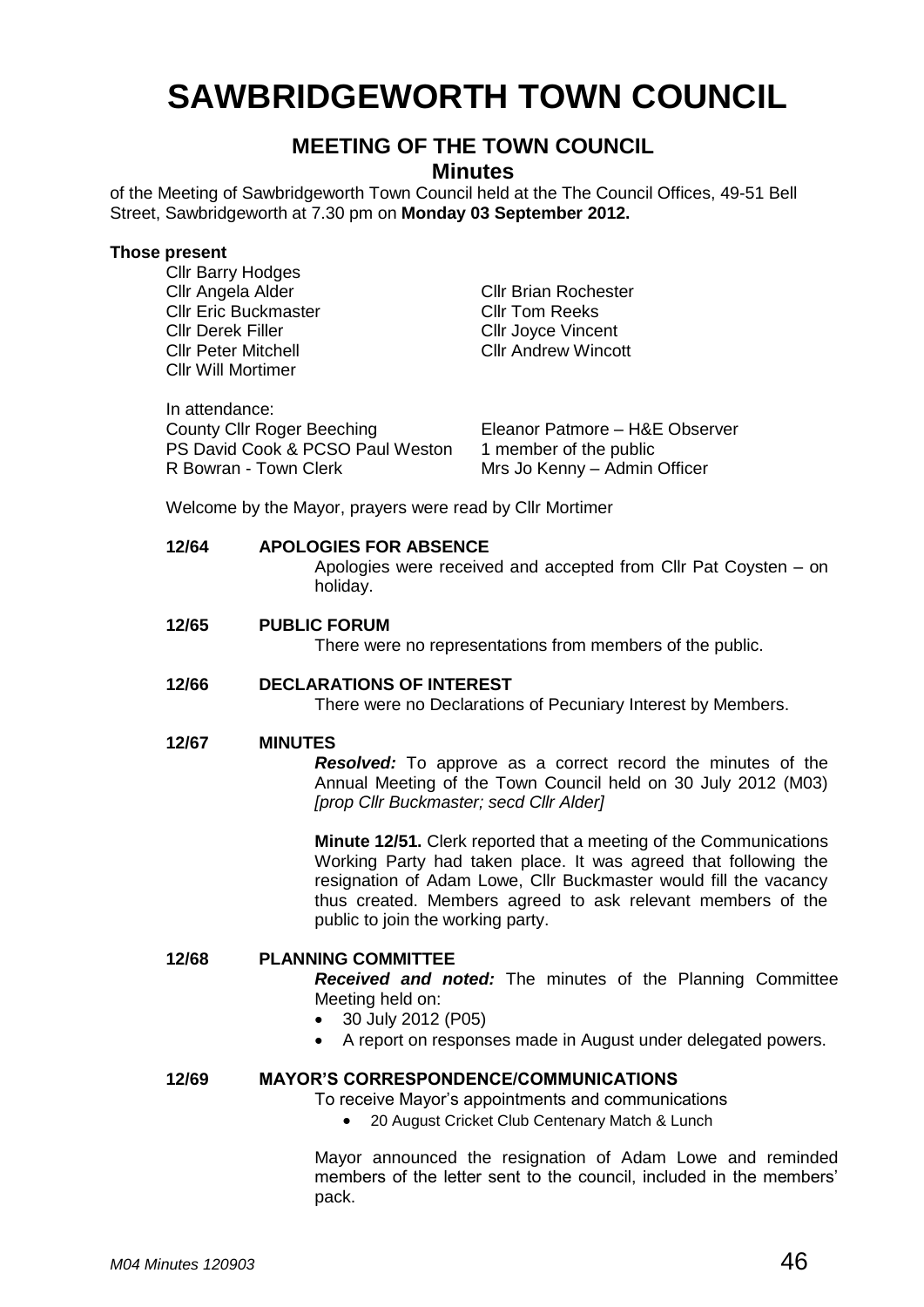Clerk advised that the Returning Officer had received a request for an election. There would consequently be a cost to the Town Council to fill the vacancy.

## **12/70 REPRESENTATIVES REPORTS**

To receive representatives reports from:

- o **County Councillor Roger Beeching** reported:
	- o 13 Olympic medals (7 Gold) won by Hertfordshire athletes
	- o £22m is being invested to improve rural broadband
	- o Social media courses are to be held in the library
	- Distributions are being made from the Locality budget
	- o The recent alleged HCC telephone questionnaire is a scam.
	- o An area off Spellbrook Lane East is being returned to being a water meadow
- o **District Councillor Eric Buckmaster** reported:
	- o EHDC are now prepared to grant the scouts a 40 year lease on the Kecksys site
	- o Reminder about the Rural Parishes Conference.
- o **District Councillor Will Mortimer** reported:
	- o Being oin the Business Scrutiny committee
		- o Finance Director Alan Madin at EHDC is being replaced later in the year
- o **Hertfordshire Police PS David Cook** reported:
	- o Officers deployed to assist with the Olympics, 40,000 people were in Bishops Stortford for the torch procession.
	- o Crime 18% down on the same period last year
	- o Operation SafetyNet to combat long term anti-social behaviour.
	- o Working with town council on Christmas lights planning
	- o Several major seasonal events coming up
	- o Operation Advent to combat drugs/crime/traffic.
	- o Staffing levels constant
	- o Thanks to Cllr Filler for the donation of an all-terrain bicycle
- o **Footpaths Officer Brian Rochester** reported:
	- o Some damage at the Boardwalk and lots of footpath clearance
- o **Memorial Hall, Cllr Andrew Wincott** reported:
	- o Hall restoration nearly completed
	- o Roof finished , scaffolding down soon
	- o Ready for Allotment show on 01 September
	- o Toilets finished by professional contractors
	- o Next job is the kitchen area.
- **Summer Play Scheme, Cllr Angela Alder reported:** 
	- o Very successful, all sessions sold out
	- Some funds available for another series in October half term.

**12/71 CIVIC CENTRE**

Work continues. Steel work erected, floor beams installed. Works are pretty much on schedule. We have a continuing dialogue with the police over renting first floor suite.

#### **12/72 BELL STREET CAR PARK**

The new scheme has been widely praised by retailers and members of the public. Some minor hitches with advertising the details of the scheme. Preliminary indications are that revenues collected at the meters are substantially down on this time last year, but this is to be expected. Discussions commenced with the District Council about the long term future of the scheme. Detailed financial outcome for the first month will be reported when they have been collated by EHDC. Use by school parents will be encouraged